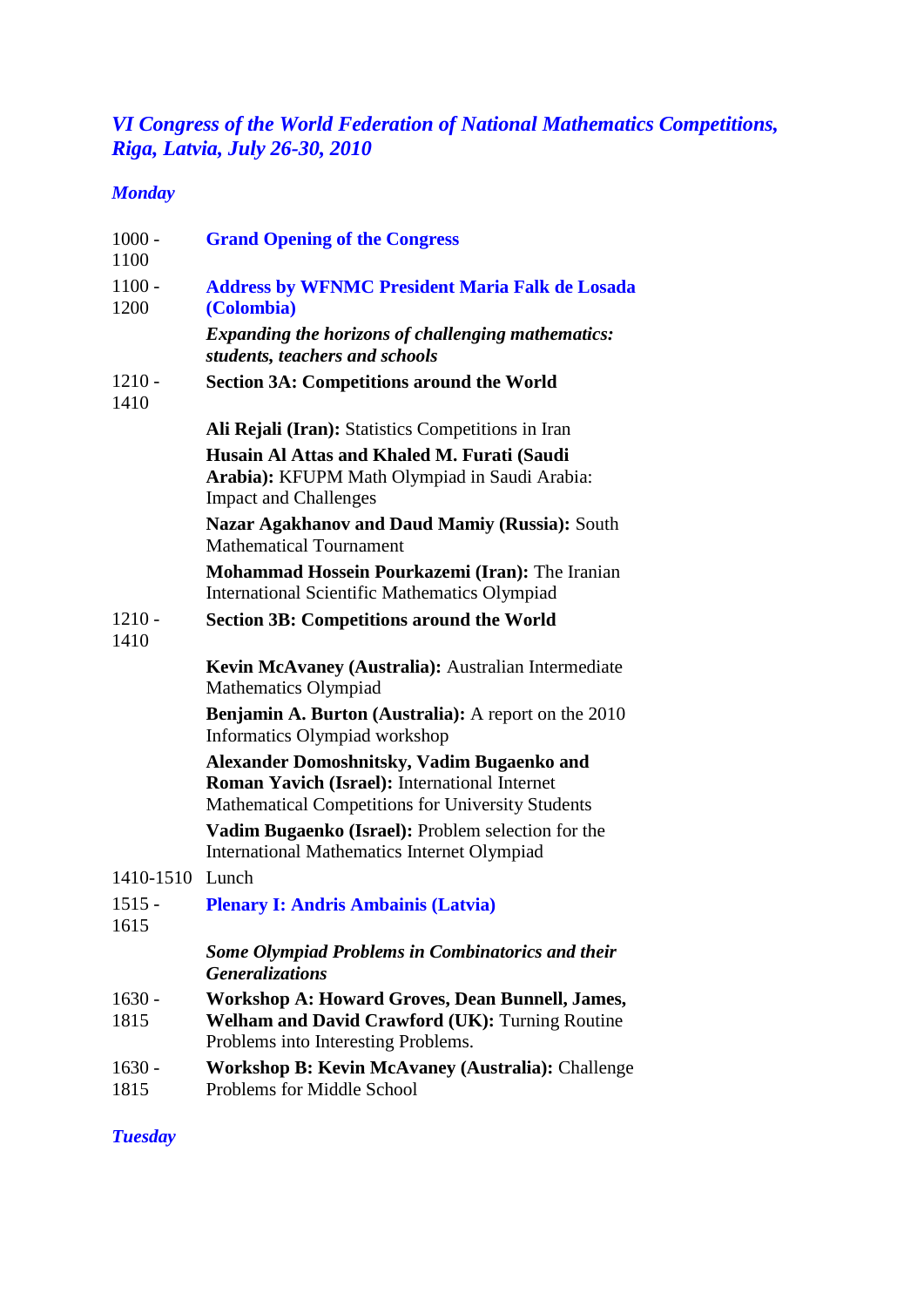| $1000 -$<br>1130 | <b>Section 2A: Creating Problems and Problem Solving</b>                                                              |  |
|------------------|-----------------------------------------------------------------------------------------------------------------------|--|
|                  | Francisco Bellot-Rosado (Spain): Some Problems from<br>Training of a Junior Olympiad                                  |  |
|                  | Benjamin A. Burton (Australia): Problem setting in<br>mathematics and informatics: Weaving proof into<br>Programming  |  |
|                  | Robert Geretschläger (Austria); Folding Questions – A<br>Paper about Problems about Paper                             |  |
| $1000 -$<br>1130 | <b>Section 2B: Creating Problems and Problem Solving</b>                                                              |  |
|                  | Kiril Bankov (Bulgaria): Partition of a Polygon into<br>Triangles                                                     |  |
|                  | Iliana Tsvetkova (Bulgaria): Applications of Semi-<br><b>Invariants in Solving Math Competition Problems</b>          |  |
|                  | Romualdas Kašuba (Lithuania): Adaptation of<br>Problems and Solutions                                                 |  |
| $1145 -$<br>1345 | <b>Section 1: Building Bridges between Research and</b><br><b>Competitions Problems</b>                               |  |
|                  | Borislav Lazarov (Bulgaria): Monster Problems Design<br>and Sense-of-Mathematics Building                             |  |
|                  | Nevena Koleva & Jordan Tabov (Bulgaria): On the<br><b>Fermat Problem</b>                                              |  |
|                  | <b>Georges Lion (France) and Maurice Starck (New</b><br><b>Caledonia):</b> Discrete groups of isometries of the plane |  |
|                  | Andrejs Cibulis (Latvia): Some Bridges among Contest,<br><b>Research and Unsolved Problems</b>                        |  |
| $1400 -$<br>1500 | Lunch                                                                                                                 |  |
| $1515 -$<br>1615 | <b>Plenary II: Alexander Soifer (USA)</b>                                                                             |  |
|                  | <b>Between the Line and the Plane:</b>                                                                                |  |
|                  | <b>Chromatic Étude in 6 Movements</b>                                                                                 |  |
| $1630 -$         | Workshop C: Romualdas Kašuba (Lithuania):                                                                             |  |
| 1815             | Converting Problem to an Art Event and Vice Versa                                                                     |  |
| $1630 -$         | Workshop D: Vincent J. Matsko (USA): Grammars,                                                                        |  |
| 1815             | Regular Expressions, and Finite-State Automata                                                                        |  |
| 1830             | Dinner                                                                                                                |  |

## *Thursday*

| $1000 -$ | <b>Section 4A: Work with Students and Teachers</b> |
|----------|----------------------------------------------------|
| 1130     |                                                    |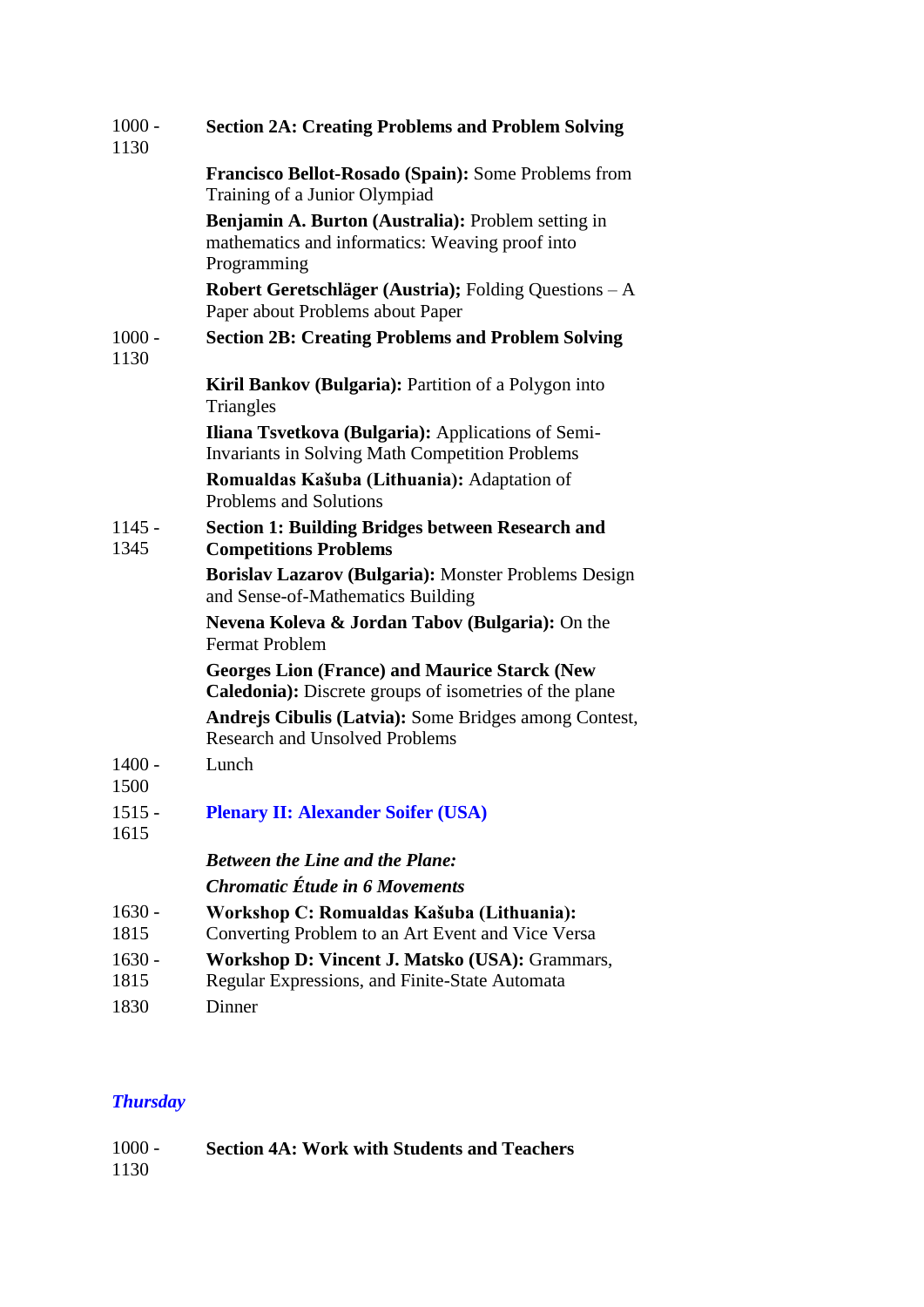|                  | <b>Ildar S. Safuanov and Valery A. Gusev (Russia):</b><br>Fostering thinking abilities of pupils for mathematical<br>competitions                                                                                                    |
|------------------|--------------------------------------------------------------------------------------------------------------------------------------------------------------------------------------------------------------------------------------|
|                  | Jaroslav Švrcek and Josef Molnár (Czech Republic):<br>Support of the work with mathematically gifted pupils in<br>the Czech Republic using of grants of European Social<br>Funds                                                     |
|                  | Vincent J. Matsko (USA): Having Students Write<br>Original Problems                                                                                                                                                                  |
| $1000 -$<br>1130 | <b>Section 4B: Work with Students and Teachers</b>                                                                                                                                                                                   |
|                  | David Kennedy (Australia): Preparing Upper Primary<br>and Lower Secondary students for Mathematical Problem<br>Solving Competitions.                                                                                                 |
|                  | <b>Maksim Ivanov (Estonia): Number 2010 theory</b><br>problems for 6-8 grade students                                                                                                                                                |
|                  | <b>Cheng Chun Chor-Litwin (Hong Kong):</b> Solving the<br>problem of number of zero in the expansion of $n!$                                                                                                                         |
| $1145 -$<br>1315 | <b>Section 4A: Work with Students and Teachers</b>                                                                                                                                                                                   |
|                  | <b>Oleksiy Yevdokimov (Australia):</b> Links between<br>problems and their role in students' preparation to<br>mathematical contests                                                                                                 |
|                  | Sergey Dorichenko (Russia): Math classes in Moscow<br>schools no.57 and 179                                                                                                                                                          |
|                  | <b>Nikolay Konstantinov (Russia):</b> Math classes in Russia                                                                                                                                                                         |
| $1145 -$<br>1315 | <b>Section 4B: Work with Students and Teachers</b>                                                                                                                                                                                   |
|                  | <b>Quan K. Lam and Zhou Guozhen (China):</b> The state of<br>national math competitions in China - the country that<br>produced the most number of gold medal winners in IMO<br>- and the future of international math competitions. |
|                  | Luis Gómez Sánchez A. (Venezuela): Another<br>perspective on a famous problem IMO 1988: the equation<br>$(x2+y2)/(xy+1)=n2$                                                                                                          |
|                  | Petar S. Kenderov (Bulgaria): Higher Ability Students<br>and Inquiry Based Learning in Bulgaria – the role of<br>European Projects InnoMathEd and Fibonacci                                                                          |
| 1330 -<br>1415   | <b>Talk &amp; Discussion: Sergey Dorichenko (Russia):</b>                                                                                                                                                                            |
|                  | <b>Selected Problems from the Tournament of Towns</b>                                                                                                                                                                                |
| 1530 -<br>1630   | <b>Plenary III: Matti Lehtinen (Finland)</b>                                                                                                                                                                                         |
|                  | Eyewitnessing the IMO - Decades of Stability and<br><b>Change</b>                                                                                                                                                                    |
| $1645 -$         | <b>Talk &amp; Discussion: Peter Taylor (Australia):</b>                                                                                                                                                                              |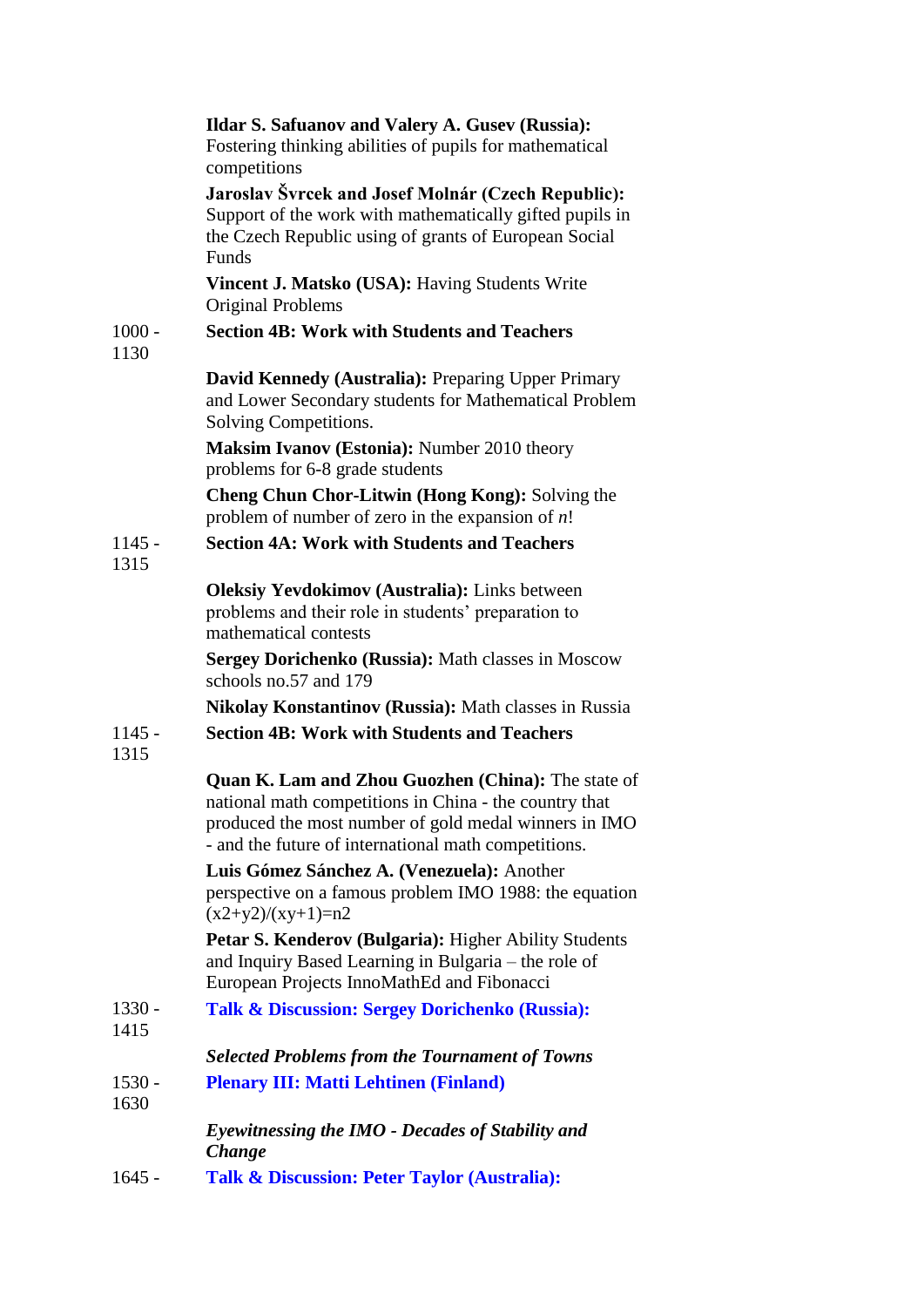1800

#### *Friday*

1215 - **Plenary IV: Andris Buikis (Latvia)**

1315

*The Application of Mathematics as the Source of New Ideas*

# **General information**

The **6th Congress of World Federation of National Mathematics Competitions** (WFNMC) will be held in **Riga, Latvia, from 25th July, 2010** (*arrival*) **till 31st July, 2010** (*departure*).

The work of the Congress will be supervised by Prof. Maria Falk de Losada, the President of WFNMC, and International Program Committee (co-chairs Prof. Alexander Soifer, University of Colorado, and Prof. Agnis Andžāns, University of Latvia).

The congress will be organized at University of Latvia, in its central building (Rainis boul. 19) and in the campus of Faculty of Physics and Mathematics (Zeļļu Street 8).

The work of the congress will concentrate around 4 central topics:

- 1. A bridge between research mathematics / theoretical computer science and competitions.
- 2. Competition problems and methods of their solution.
- 3. Types and organization of the competitions.
- 4. Preparation of students and teachers.



| Name, Surname          | Organisation                                | Country               |
|------------------------|---------------------------------------------|-----------------------|
| <b>Maurice Starck</b>  | <b>Australian Mathematics Trust</b>         | New-<br>Caledonia     |
| <b>BEN BURTON</b>      | AUSTRALIAN MATHEMATICS TRUST                | <b>AUSTRALIA</b>      |
| Jordan Tabov           | Institute of Mathematics and Informatics    | <b>Bulgaria</b>       |
| Kiril Bankov           | University of Sofia                         | <b>Bulgaria</b>       |
| Ildar Safuanov         | Moscow State City Pedagogical<br>University | Russian<br>Federation |
| Jaroslav Švrček        | Palacký University of Olomouc               | Czech<br>Republic     |
| <b>Valery Gusev</b>    | Moscow Pedagogical State University         | Russian<br>Federation |
| Josef Molnár           | Palacký University of Olomouc               | Czech<br>Republic     |
| Vadim Bugaenko         | Ariel University Center of Samaria          | Israel                |
| Alexander Domoshnitsky | <b>Ariel University Center</b>              | Israel                |
| Kašuba Romualdas       | <b>Vilnius University</b>                   | Lithuania             |
| Dr Kevin McAvaney      | <b>Australian Mathematics Trust</b>         | Australia             |
| Andrei Storozhev       | <b>Australian Mathematics Trust</b>         | Australia             |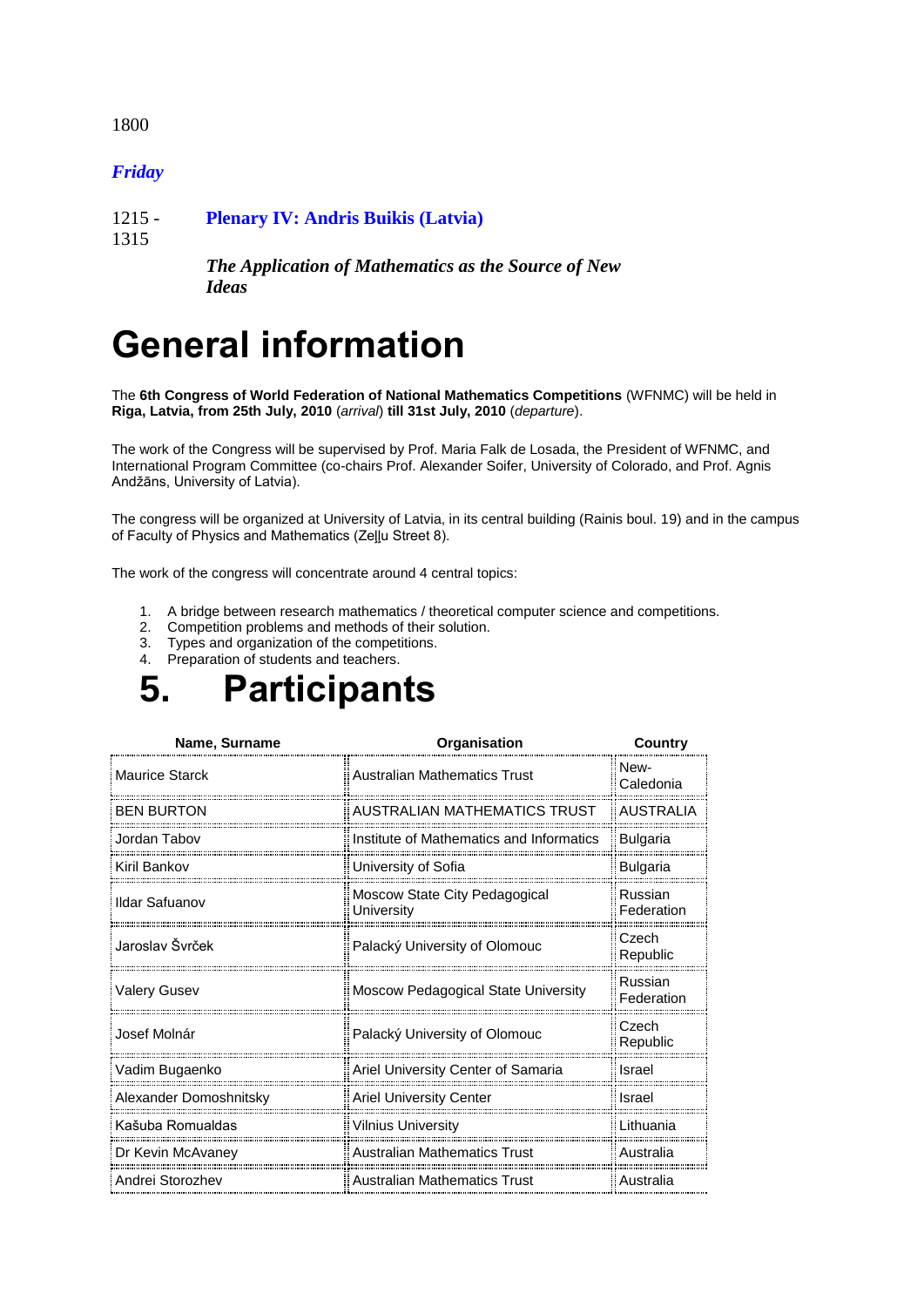| Iliana Tsvetkova            | Sofia High School of Mathematics                       | <b>Bulgaria</b>     |
|-----------------------------|--------------------------------------------------------|---------------------|
| Roman Yavich                | Ariel University Center of Samaria                     | Israel              |
| <b>Khaled Furati</b>        | King Fahd University of Petroleum &<br><b>Minerals</b> | Saudi Arabia        |
| Husain Al Attas             | King Fahd University of Petroleum &<br>Minerals        | Saudi Arabia        |
| Alexander Soifer            | University of Colorado                                 | USA                 |
| Valentina Dagiene           | <b>Vilnius University</b>                              | Lithuania           |
| Robert Geretschlaeger       | <b>BRG Kepler, Graz</b>                                | Austria             |
|                             | University of Latvia                                   | Latvia<br><u></u> . |
| Mohammad Hossein Pourkazemi | Shahid Beheshti University                             | Iran                |
| Dean Bunnell                | <b>UK Maths Trust</b>                                  | England             |
| Howard Groves               | <b>UK Mathematics Trust</b>                            | United<br>Kingdom   |
| Peter Taylor                | <b>Australian Mathematics Trust</b>                    | Australia           |
| James Welham                | <b>UKMT</b>                                            | United<br>Kingdom   |
| Francisco Bellot-Rosado     | <b>WFNMC</b>                                           | Spain               |
| Maksim Ivanov<br>           | University of Tartu                                    | Estonia             |
| Matti Lehtinen              | University of Helsinki                                 | Finland             |
| David Crawford              | <b>UKMT</b>                                            | United<br>Kingdom   |
| David Kennedy               | <b>Australian Mathematics Trust</b>                    | Australia           |
| Dr Oleksiy Yevdokimov       | <b>Australian Mathematics Trust</b>                    | Australia           |
| Dr Ali Rejali               | Isfahan University of Technology                       | Iran                |
| <b>GOMEZ-SANCHEZ Luis</b>   | UNIVERSIDAD DE ORIENTE                                 | VENEZUELA           |
| Vince Matsko                | Illinois Mathematics and Science<br>Academy            | <b>USA</b>          |
| <br>Quan Lam                | <b>ARML/University of California</b>                   | USA                 |
| Guozhen Zhou<br>            | Hope Cup                                               | China               |
| Chun Chor Litwin CHENG      | HK Institute of Education<br>                          | Hong Kong           |
| Steven Blasberg             | West Valley College                                    | USA                 |
| VICTOR OLUTAYO OLAYENI      | STUDENT-UNIVERSITY OF IBADAN                           | NIGERIA             |
| Surya Wijaya                | Surya Institute                                        | Indonesia           |
| lan VanderBurgh             | Centre for Education in Mathematics and<br>Computing   | Canada              |
| GOKYALYA SARAH              | BOMBO SCHOOL OF SCIENCES                               | UGANDA              |
| Borislav Lazarov            | Institute of Mathematics and Informatics               | BULGARIA            |
| Mike Eden                   | Centre for Education in Mathematics and<br>Computing   | Canada              |
| Jen Nissen                  | Centre for Education in Mathematics and<br>Computing   | Canada              |